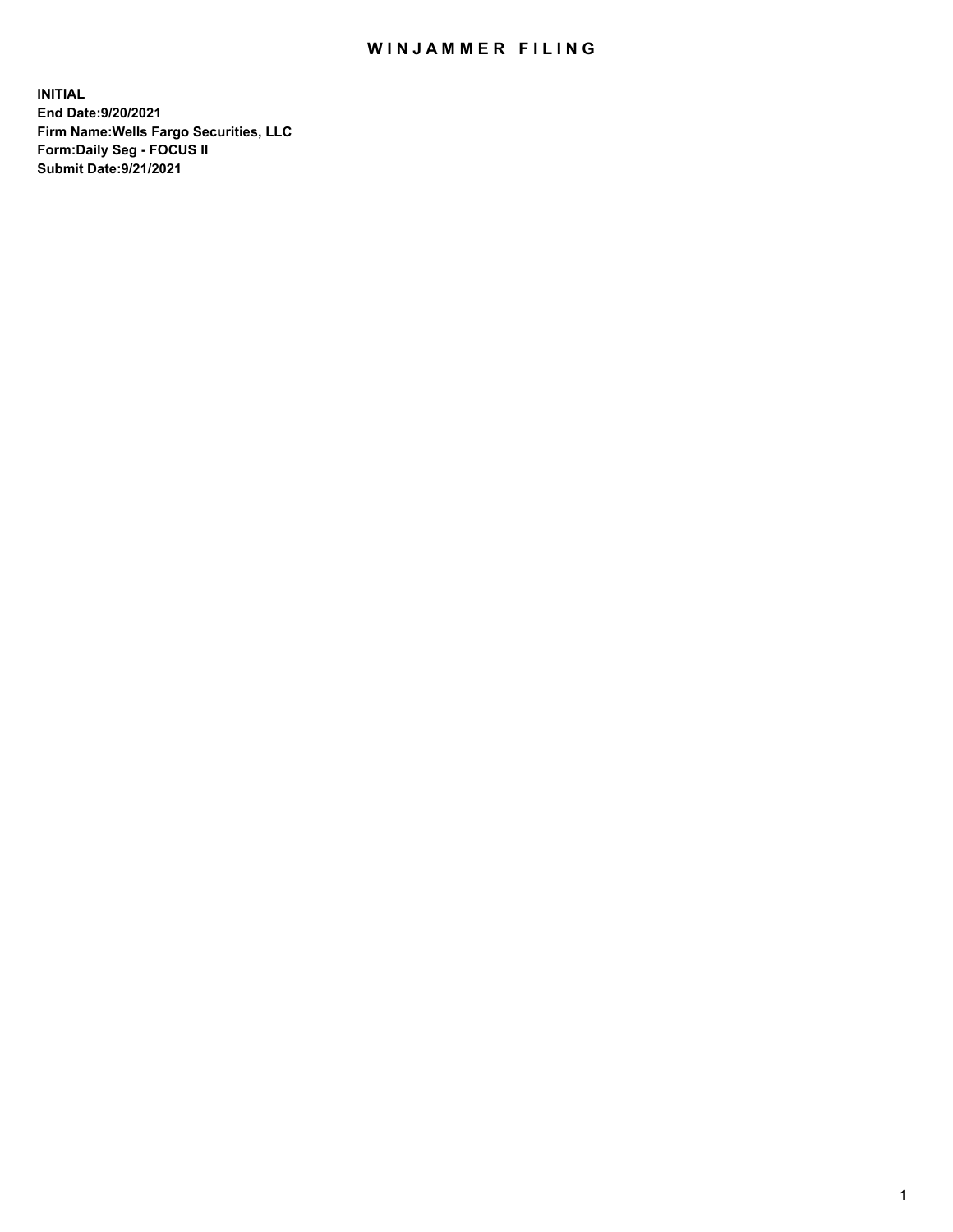**INITIAL End Date:9/20/2021 Firm Name:Wells Fargo Securities, LLC Form:Daily Seg - FOCUS II Submit Date:9/21/2021 Daily Segregation - Cover Page**

| Name of Company                                                                                                                                                                                                                                                                                                                | <b>Wells Fargo Securities LLC</b>                                          |
|--------------------------------------------------------------------------------------------------------------------------------------------------------------------------------------------------------------------------------------------------------------------------------------------------------------------------------|----------------------------------------------------------------------------|
| <b>Contact Name</b>                                                                                                                                                                                                                                                                                                            | <b>James Gnall</b>                                                         |
| <b>Contact Phone Number</b>                                                                                                                                                                                                                                                                                                    | 917-699-6822                                                               |
| <b>Contact Email Address</b>                                                                                                                                                                                                                                                                                                   | james.w.gnall@wellsfargo.com                                               |
| FCM's Customer Segregated Funds Residual Interest Target (choose one):<br>a. Minimum dollar amount: ; or<br>b. Minimum percentage of customer segregated funds required:% ; or<br>c. Dollar amount range between: and; or<br>d. Percentage range of customer segregated funds required between:% and%.                         | 270,000,000<br>$\underline{\mathbf{0}}$<br>00<br>00                        |
| FCM's Customer Secured Amount Funds Residual Interest Target (choose one):<br>a. Minimum dollar amount: ; or<br>b. Minimum percentage of customer secured funds required:%; or<br>c. Dollar amount range between: and; or<br>d. Percentage range of customer secured funds required between: % and %.                          | 40,000,000<br>$\underline{\mathbf{0}}$<br>0 <sub>0</sub><br>0 <sub>0</sub> |
| FCM's Cleared Swaps Customer Collateral Residual Interest Target (choose one):<br>a. Minimum dollar amount: ; or<br>b. Minimum percentage of cleared swaps customer collateral required:% ; or<br>c. Dollar amount range between: and; or<br>d. Percentage range of cleared swaps customer collateral required between:% and%. | 375,000,000<br><u>0</u><br>00<br><u>00</u>                                 |

Attach supporting documents CH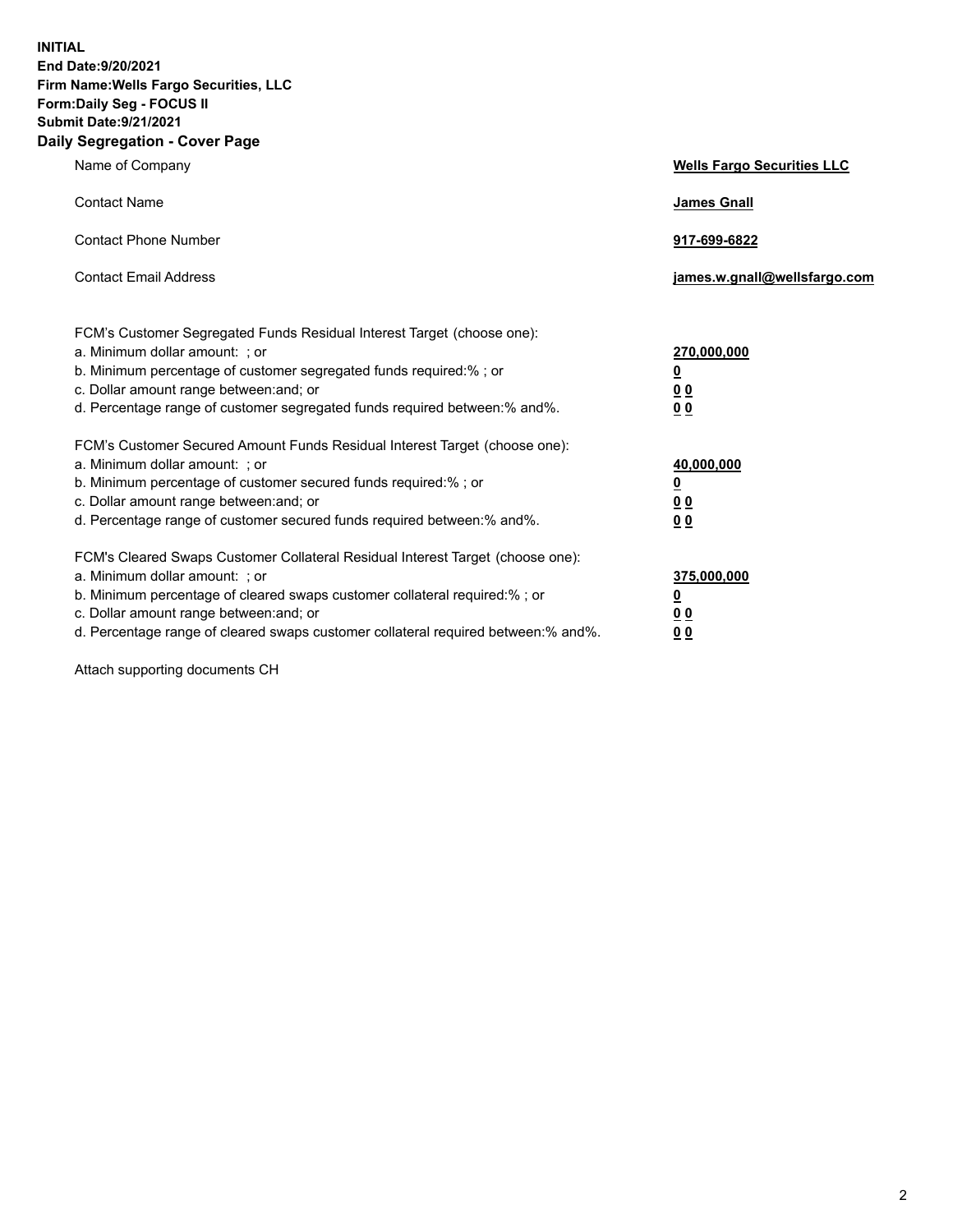**INITIAL End Date:9/20/2021 Firm Name:Wells Fargo Securities, LLC Form:Daily Seg - FOCUS II Submit Date:9/21/2021 Daily Segregation - Secured Amounts**

## Foreign Futures and Foreign Options Secured Amounts Amount required to be set aside pursuant to law, rule or regulation of a foreign government or a rule of a self-regulatory organization authorized thereunder

## 1. Net ledger balance - Foreign Futures and Foreign Option Trading - All Customers A. Cash **188,918,683** [7315]

- B. Securities (at market) **213,823,445** [7317]
- 2. Net unrealized profit (loss) in open futures contracts traded on a foreign board of trade **24,687,385** [7325]
- 3. Exchange traded options
	- a. Market value of open option contracts purchased on a foreign board of trade **417,462** [7335]
	- b. Market value of open contracts granted (sold) on a foreign board of trade **-511,091** [7337]
- 4. Net equity (deficit) (add lines 1. 2. and 3.) **427,335,884** [7345]
- 5. Account liquidating to a deficit and account with a debit balances gross amount **11,537,298** [7351] Less: amount offset by customer owned securities **-11,490,084** [7352] **47,214** [7354]
- 6. Amount required to be set aside as the secured amount Net Liquidating Equity Method (add lines 4 and 5)
- 7. Greater of amount required to be set aside pursuant to foreign jurisdiction (above) or line 6.

## FUNDS DEPOSITED IN SEPARATE REGULATION 30.7 ACCOUNTS

- 1. Cash in banks
	- A. Banks located in the United States **68,490,040** [7500]
	- B. Other banks qualified under Regulation 30.7 **9,997,877** [7520] **78,487,917** [7530]
- 2. Securities
	- A. In safekeeping with banks located in the United States **135,711,898** [7540]
	- B. In safekeeping with other banks qualified under Regulation 30.7 **0** [7560] **135,711,898** [7570]
- 3. Equities with registered futures commission merchants
	-
	-
	- C. Unrealized gain (loss) on open futures contracts **10,589,848** [7600]
	- D. Value of long option contracts **417,462** [7610]
	-
- 4. Amounts held by clearing organizations of foreign boards of trade
	- A. Cash **0** [7640]
	- B. Securities **0** [7650]
	- C. Amount due to (from) clearing organization daily variation **0** [7660]
	- D. Value of long option contracts **0** [7670]
	- E. Value of short option contracts **0** [7675] **0** [7680]
- 5. Amounts held by members of foreign boards of trade
	-
	-
	- C. Unrealized gain (loss) on open futures contracts **-5,709,174** [7720]
	- D. Value of long option contracts **0** [7730]
	- E. Value of short option contracts **0** [7735] **178,438,495** [7740]
- 6. Amounts with other depositories designated by a foreign board of trade **0** [7760]
- 7. Segregated funds on hand **0** [7765]
- 8. Total funds in separate section 30.7 accounts **528,887,575** [7770]
- 9. Excess (deficiency) Set Aside for Secured Amount (subtract line 7 Secured Statement Page 1 from Line 8)
- 10. Management Target Amount for Excess funds in separate section 30.7 accounts **40,000,000** [7780]
- 11. Excess (deficiency) funds in separate 30.7 accounts over (under) Management Target **61,504,477** [7785]

**0** [7305]

**427,383,098** [7355]

**427,383,098** [7360]

 A. Cash **27,628,126** [7580] B. Securities **98,124,920** [7590] E. Value of short option contracts **-511,091** [7615] **136,249,265** [7620]

 A. Cash **-15,954,468** [7700] B. Securities **200,102,137** [7710] **101,504,477** [7380]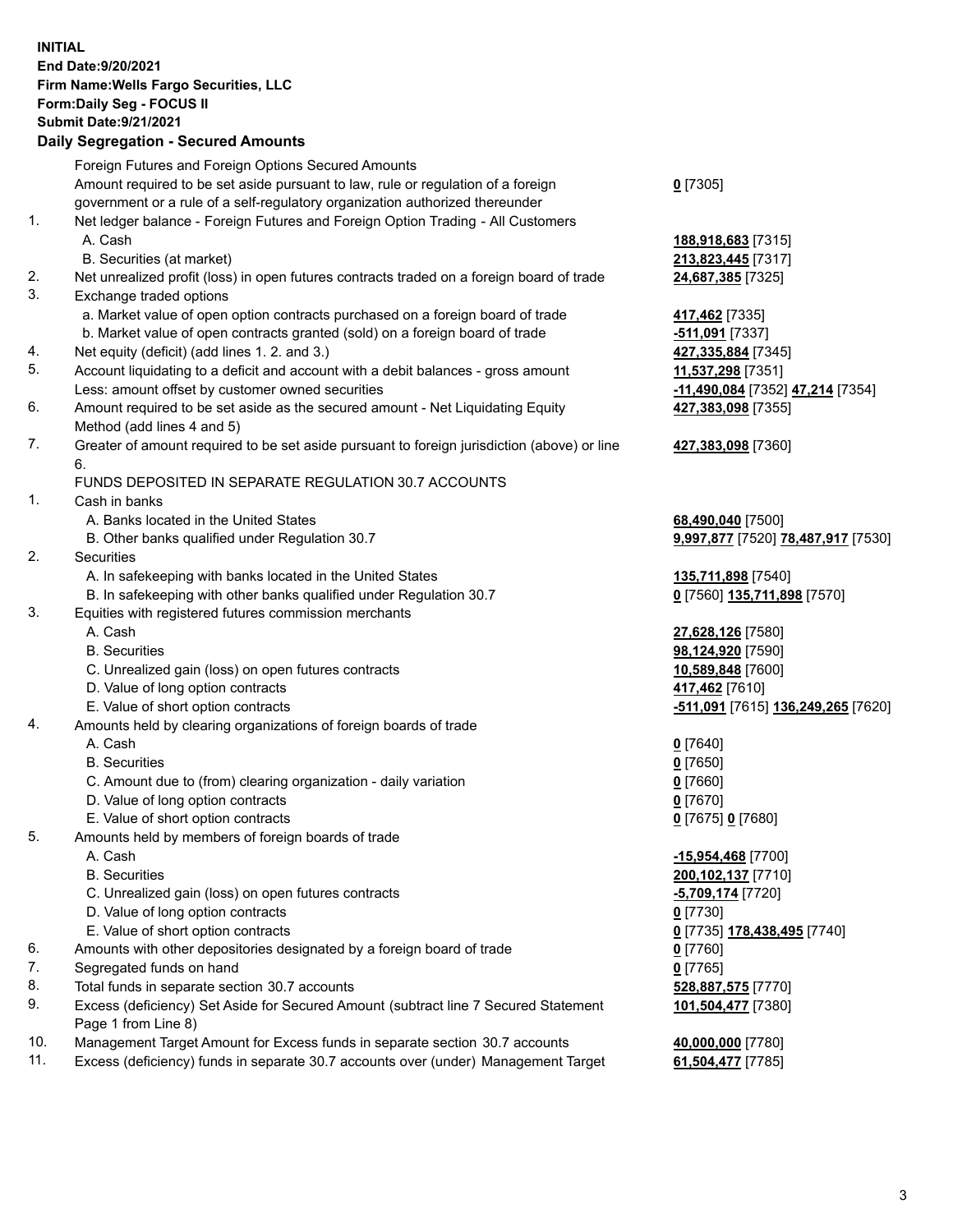**INITIAL End Date:9/20/2021 Firm Name:Wells Fargo Securities, LLC Form:Daily Seg - FOCUS II Submit Date:9/21/2021 Daily Segregation - Segregation Statement** SEGREGATION REQUIREMENTS(Section 4d(2) of the CEAct) 1. Net ledger balance A. Cash **3,131,562,567** [7010] B. Securities (at market) **1,797,665,158** [7020] 2. Net unrealized profit (loss) in open futures contracts traded on a contract market **-116,501,691** [7030] 3. Exchange traded options A. Add market value of open option contracts purchased on a contract market **2,550,099,227** [7032] B. Deduct market value of open option contracts granted (sold) on a contract market **-2,397,318,668** [7033] 4. Net equity (deficit) (add lines 1, 2 and 3) **4,965,506,593** [7040] 5. Accounts liquidating to a deficit and accounts with debit balances - gross amount **174,517,996** [7045] Less: amount offset by customer securities **-173,655,202** [7047] **862,794** [7050] 6. Amount required to be segregated (add lines 4 and 5) **4,966,369,387** [7060] FUNDS IN SEGREGATED ACCOUNTS 7. Deposited in segregated funds bank accounts A. Cash **147,895,909** [7070] B. Securities representing investments of customers' funds (at market) **615,312,735** [7080] C. Securities held for particular customers or option customers in lieu of cash (at market) **595,552,858** [7090] 8. Margins on deposit with derivatives clearing organizations of contract markets A. Cash **2,283,820,113** [7100] B. Securities representing investments of customers' funds (at market) **465,017,766** [7110] C. Securities held for particular customers or option customers in lieu of cash (at market) **1,202,112,300** [7120] 9. Net settlement from (to) derivatives clearing organizations of contract markets **6,720,936** [7130] 10. Exchange traded options A. Value of open long option contracts **2,550,099,227** [7132] B. Value of open short option contracts **-2,397,318,668** [7133] 11. Net equities with other FCMs A. Net liquidating equity **0** [7140] B. Securities representing investments of customers' funds (at market) **0** [7160] C. Securities held for particular customers or option customers in lieu of cash (at market) **0** [7170] 12. Segregated funds on hand **0** [7150] 13. Total amount in segregation (add lines 7 through 12) **5,469,213,176** [7180] 14. Excess (deficiency) funds in segregation (subtract line 6 from line 13) **502,843,789** [7190] 15. Management Target Amount for Excess funds in segregation **270,000,000** [7194] 16. Excess (deficiency) funds in segregation over (under) Management Target Amount **232,843,789** [7198]

Excess